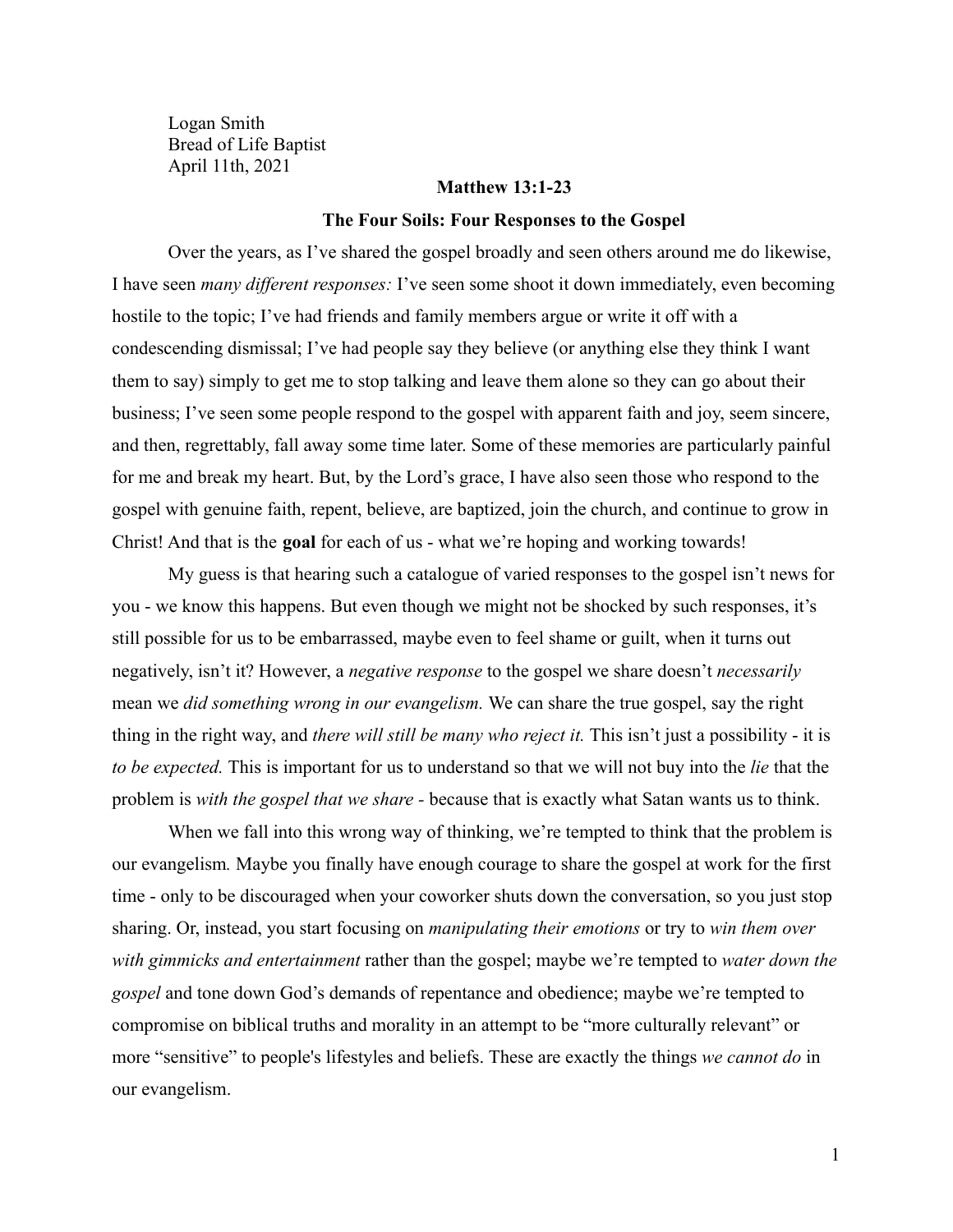No, we cannot compromise; our goal isn't just to see people show up or make a profession - our goal is to *see people truly saved!* And the gospel of Christ alone is the power of God unto salvation. We must steadfastly share the whole gospel of Christ and Word of God, without compromise.

To have such unwavering resolve, we must know that *the majority of those who hear the gospel will not respond with true faith.* This is what Jesus teaches us here in the parable of **Matt. 13:1-23.**

The parable itself is simple enough: a farmer, a "sower" goes out into the field and starts casting seeds. Some fall on the hardened path, no plant grows, and the birds eat the seed. Some falls on shallow soil, "rocky ground" with rock just underneath the soil; a plant shoots up quickly, but roots cannot take hold in the rocky, shallow soil, so the sun scorches it up and it dies quickly, since there's no depth to sustain it; thirdly, some fall in among thorns, which choke out the plant so that it cannot grow or produce fruit. Finally, some fall on *good soil -* the seeds grow into plants, which take root, survive, and produce grain to various degrees.

After he tells this to the crowds, the disciples come to him privately, asking him to explain what it means; thankfully, he does, in **vv.18-23.** The seed is *the gospel* - the soils the different heart responses to it. In this parable, Jesus shows us *four different kinds of responses to the gospel;* three out of the four *end up rejecting Christ, with negative responses;* and yet, one *truly believes, produces fruit, and perseveres* in the faith! So let us see the different responses we must expect, that we might know what to look for and not be discouraged.

# **I. Those Who Reject the Gospel are Spiritually Blind (13:1-5, 10-19)**

Jesus explains the parable of the sower in **vv.18-23.** In v.19, we see that the "seed" being cast upon the ground in the parable represents the "word of the kingdom [of God]" - which we can think of as referring to the gospel of Christ; the "sower" or farmer pictures a person proclaiming the *good news* of the kingdom of God - which we can only enter if we respond to the message of who Jesus is and what he has done by *trusting* in His grace through faith.

But the first person in the parable - the one who's heart is like the "path" - does not respond in faith. The "path" here refers to the hardened walking paths that would run through and besides the farmers' fields; like well-worn walking trails, no seeds could take root, nor plants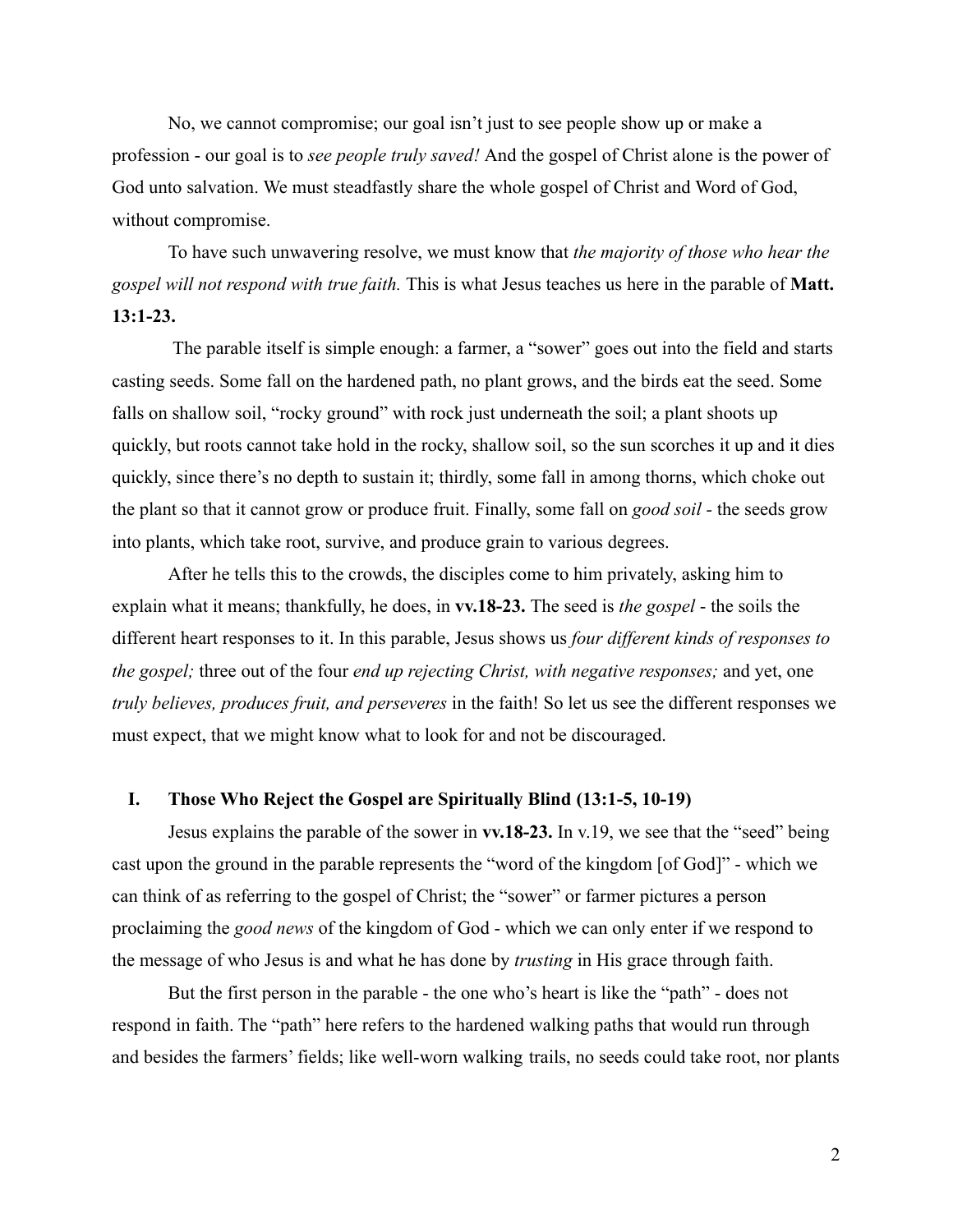grow, along such paths. So, as the farmer is "broadcasting" the seed, that which falls along the path is "snatched away" and "devoured" the birds.

Jesus's explanation of this in **v.19** tells us *two significant things* about this first soil: 1. This refers to the *soil of the heart* of the person that responds *negatively* to the gospel by *rejecting it outright.* This can be the person who casually dismiss the gospel with casual indifference, condescension, or the flippant "that's *your truth* but not mine." Or this can refer to more outright *hostile* responses: mockery, offense, anger, insult, or even violence. All of these are clearly responses of immediate unbelief. Jesus tells us here that such a person hears the gospel but "does not understand it." This doesn't mean that they don't understand it *intellectually,* as if one's IQ determined their response to the gospel; no this speaks to *spiritual understanding of the heart.*

2. And this leads to the *second* important insight Jesus gives us in *v.19:* Such a person is *spiritually blinded by Satan* - just as the birds snath away and devour the seed on the path, so "the evil one comes and snatches away what has been sown in his heart." Yes, the person *chooses* to not believe; and yet, it is also true that they do so *because of their spiritual blindness;* both their own sin blinds them, and *Satan blinds them.* As Paul tells us in *2 Cor. 4:4,* "In their case the god of this world [Satan] has blinded the minds of the unbelievers, to keep them from seeing the light of the gospel of the glory of Christ, who is the image of God."

These two points are further explained in **vv.10-17.** In v.10, right after Jesus tells the parables, the disciples come up to Jesus later and ask him why he uses *parables*. Parables can be confusing; they are somewhat vague and cryptic at first, and do not make complete sense until an explicit explanation is given. When Jesus would tell a parable to the masses but not explain it, people heard the truth but didn't fully understand it. But when he explained it more fully to the disciples, they were able to understand it more fully. Why does Jesus speak in parables, then? Here is Christ's answer, in **vv.11-13:** "To you it has been given to know the secrets of heaven, but to them it has not been given. For to the one who has, more will be given, and he will have an abundance, but from the one who has not, even what he has will be taken away. This is why I speak to them in parables, because seeing they do not see, and hearing they do not hear, nor do they understand." In other words, he speaks in parables to reinforce a *theological point:* people only *understand and rightly respond to* the Word of God, even the *gospel,* if God himself first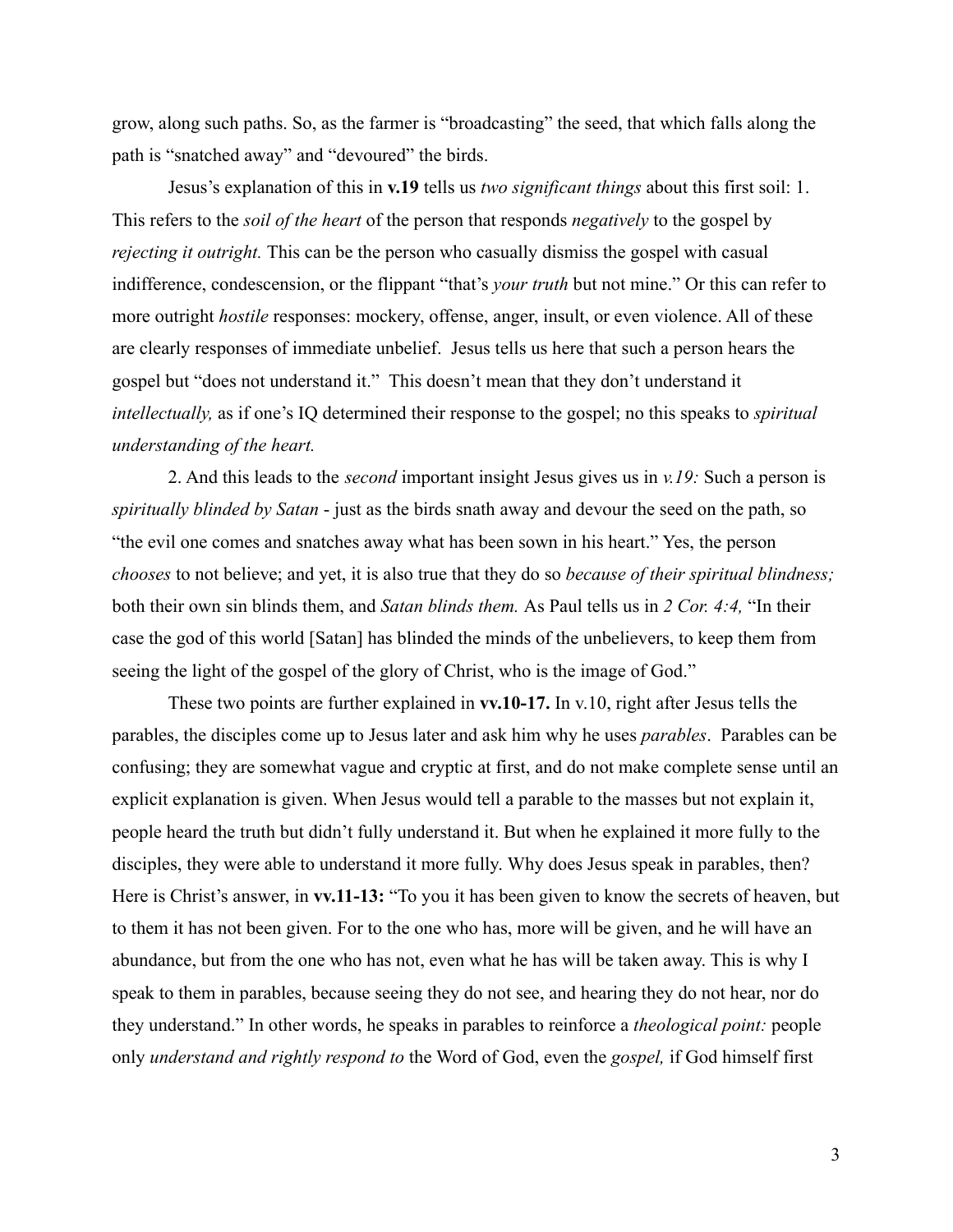*gives us ears to hear;* if he *allows our very hearts* to actually comprehend and *believe* the word of God that our physical ears hear.

This is also the point of the Isaiah quotation in **vv.14-15.** Just as it was in Isaiah's day, so it was in Jesus's, and is still in our own day: God's Word of truth and salvation goes forth, yet many "hear but never understand...see but never perceive" because the "people's heart has grown dull."

In other words, we see that *two things are true* at the exact same time: the person who rejects the gospel in unbelief is both *responsible* for their hardness of heart and rejection; and at the same time is *spiritually blind and unable* to truly believe in the gospel. They do not have "ears to hear." They choose to reject Christ and are responsible for that, as we all bear moral responsibility; yet they are *spiritually blind and deaf;* Satan snatches the word from their hearts.

Apart from Christ, this is true of all of us: we all start off *spiritually blind and deaf;* we cannot rightly understand, believe, or respond to the gospel unless *God Himself gives us new hearts -* unless he regenerates, changes, and brings our hearts to life. We need God to give us *ears to hear.* As Jesus himself implies in v.11, apart from Christ choosing to grant us understanding of the secrets of the kingdom, we have no hope to hear and see rightly. We should not be shocked when someone rejects the gospel; this is our default mode. The miracle is that, by God's grace, *some do indeed believe!* And this is because God himself intervenes and changes our hearts.

This truth has two very practical applications for us today: 1. First, this should *humble* those of us who truly believe - we are not Christians because we are better, smarter, or holier than anyone else; the only reason we believe is because God has had mercy on us and allowed us to respond in faith *because of His grace alone.* 2. Secondly, this means we should fervently pray that God would *remove the veil of unbelief and spiritual blindness* from those we share the gospel with; we should recognize their spiritual blindness and inability to rightly respond on their own, and pray that *God would give them spiritual sight, ears to hear rightly, and new hearts to truly understand and believe the gospel.* We must fervently share the gospel and *pray for God to bring salvation!* At the end of the day, it's not a matter of just convincing someone - it takes divine intervention.

Secondly, we see that...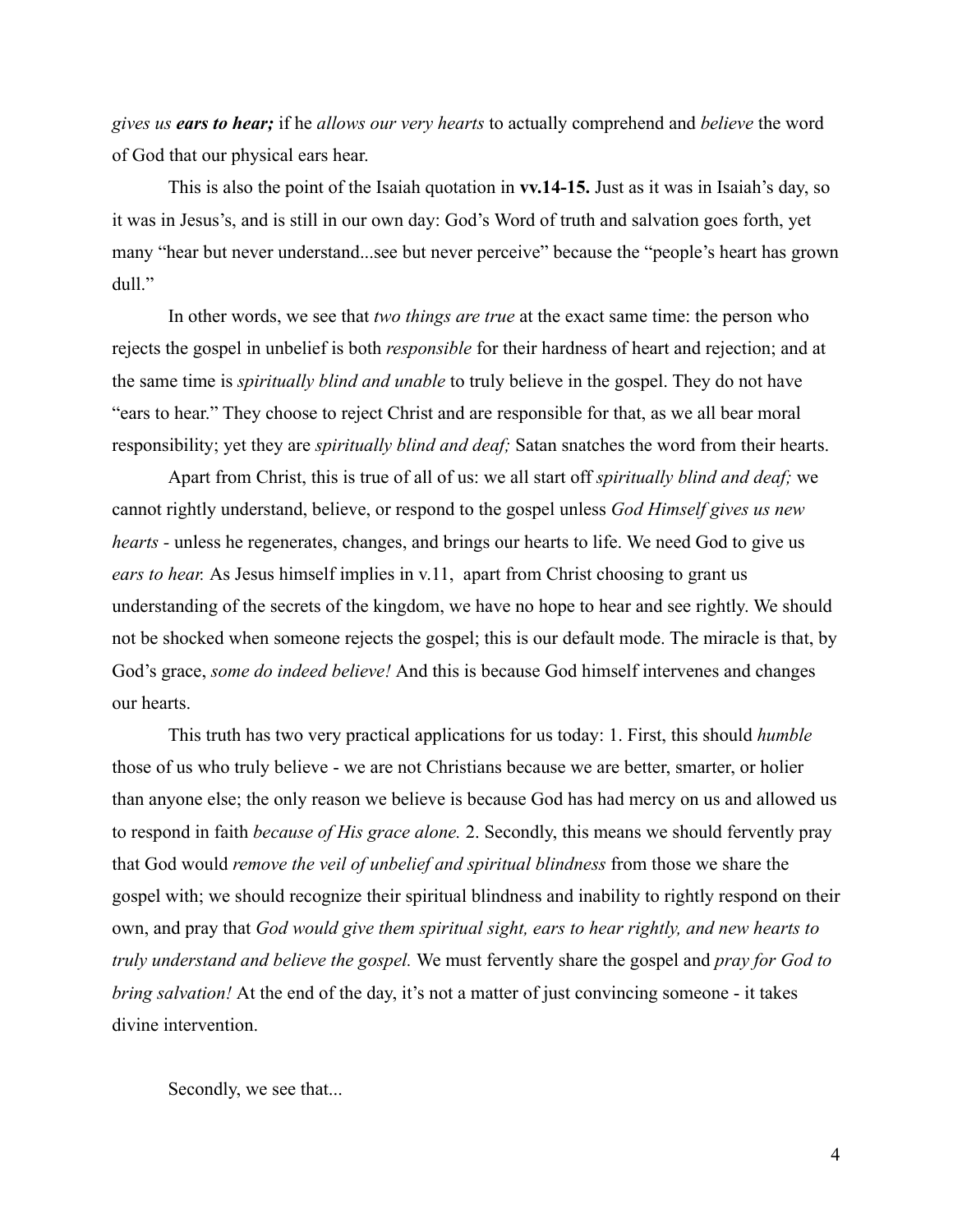# **II. Some Seem to Believe but Fall Away Because of Trials and Persecution (13:5-6, 20-21)**

The second soil of the heart is the "rocky ground" - this doesn't mean rocks and dirt, but rather, grass and soil that looks good on the surface, but is actually very *shallow* underneath, because there is a thick, wide layer of rock foundation below. Because there's no depth, the plant shoots up, but can't take root, is scorched quickly, and dies quickly.

Jesus explains the meaning in *vv.20-21:* "this is the one who hears the word and immediately receives it with jor, yet he has no root in himself, but endures for a while, and when tribulation or persecution arises on account of the word, immediately he falls away."

Some people seem to believe at first, even receiving it with joy! Maybe they show great emotion, eagerly participate in discipleship groups and Bible study, maybe they even are baptized and join a church. But then, when the going gets tough - when trials come s*pecifically because of obedience to Christ's Word*, or *persecution is threatened* because of allegiance to Christ and profession of faith in him - they fall away. This could be because of the morality and way of life that Christ demands. Or, it could be the social cost, cultural, political, or physical, even life-threatening persecution that comes because of one's public claim to be a believer. Christ's warning is soberingly clear: any who fall away, no matter how sincere they might have seemed at first, are not truly believers.

I'll never forget a very painful example of this that I witnessed: when I was in college, I spent 6 months in East Asia working with IMB missionaries. My team and I started a weekly bible study in our apartment for non-Christian college students we met, and there was always an open invitation for them to invite their friends along. One night, a couple of the girls brought along a friend for the first time. We were teaching through the book of Mark, and like always, we shared the gospel, asked questions, and left time for Q&A. We asked this new girl what she thought of this good news of Jesus, and with a tear in her eye and smile on her face, she said: "I think this is beautiful! I've never heard this before." She kept coming, and the girls on our team began discipling her. A few weeks later, she professed faith and wanted to be baptized; we were ecstatic! There wasn't a local church in that part of the city we knew of, so we were going to baptize her ourselves, under the missionary's supervision - we bought a blow-up pull and filled it up with water in the 24th floor apartment. We told everyone to invite their friends and made a big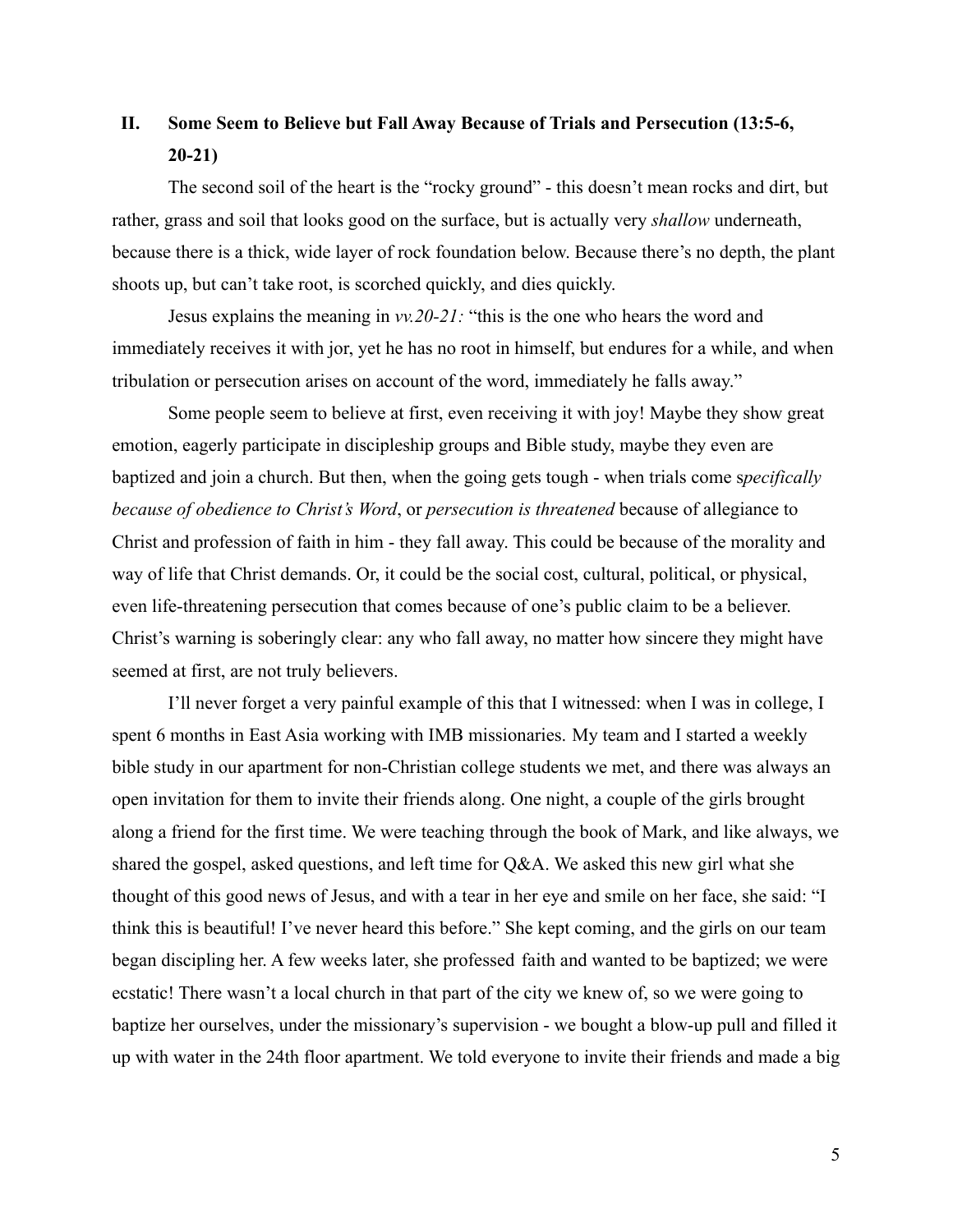deal of what was going to happen. But then, on the scheduled day - she didn't show up. We called, and she said she no longer wanted to be baptized. We were heartbroken and discouraged.

Here's what happened: she shared with her parents that she believed in the gospel and was going to be baptized and become a Christian - and her Chinese parents, who were atheists and loyal to the communist party, told her that if she did so, they would disown her; in an honor-shame society, *that is a very big deal.* I don't know where she is spiritually today; I pray she has changed her mind and is courageously following the Lord no matter the cost! But from where we were at the time, it seemed that, in the face of *very difficult persecution* and trials arising because of what obedience to the Word of God demanded, she tragically fell away. She seemed to spring up so quickly, with such joy! And yet, when the time came to make an official decision, she chose loyalty to her family rather than Christ. I do not speak of this lightly or self-righteously - I have never had to make such a decision or endured such persecution, by the grace of God! And yet, when I think of it, it seems like a clear example of the *rocky soil* in this parable.

What Jesus tells us here is that **true faith** is a *persevering faith -* true believers persevere to the end; not perfectly, we do stumble - and yet, we maintain the course, do not fall away completely, and finish the race, by GOd's grace. True faith must *visibly persevere to the end.* There are types of "belief" that are not true faith. It is possible to "believe in vain" - to profess faith, and then fall away. But this is not true faith. We cannot see someone's heart. When someone accepts the gospel and responds in faith, even seeming to respond with joy, we should *rejoice with them!* And yet, we should also proceed with eyes wide open, with *caution*. You see, when someone makes a "profession of faith" - when they claim to believe in the gospel and are repenting from sin and turning to Christ - it is just that: a *profession,* a declaration, a claim. Only time will tell whether it is truly genuine or not. We must look for fruit in their life to back up that profession. And it is even possible to see what appears to be fruit at first - like a plant shooting up quickly - and then for that person to fall away and not persevere, like a plant with no roots being scorched by the sun.

Next, Jesus tells us:

### **III. Some Seem to Believe but Fall Away Because of Love for this World (13:7, 22)**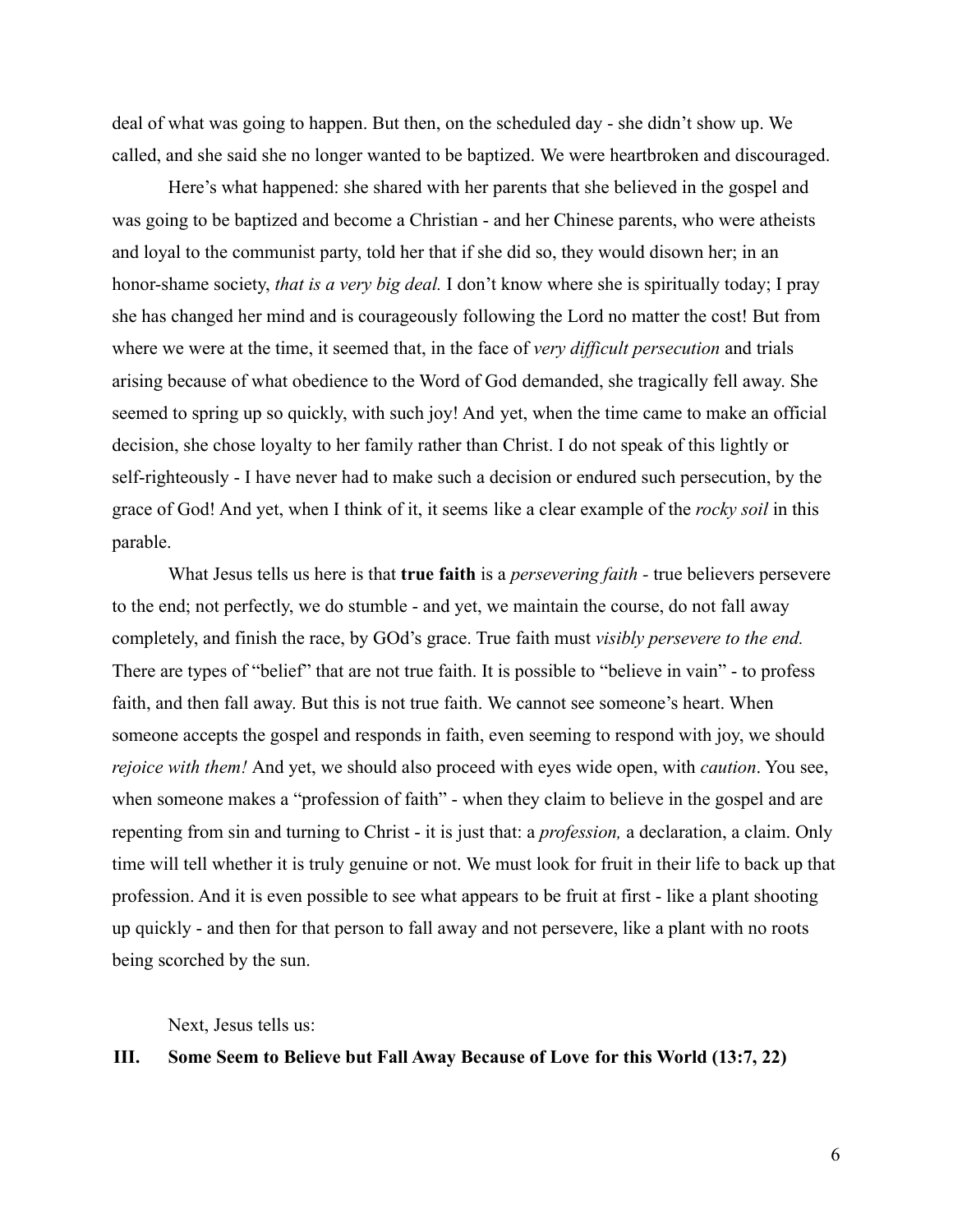The third soil is filled with *thorns* that choke out the plant so that it cannot grow, produce, or survive. In *v.22*, we see that this is "the one who hears the word, but the cares of the world and the deceitfulness of riches choke the word, and it proves unfruitful." This is a person who seems to believe - they claim to be a believer, faith seems to spring up, but love for this world chokes it out; just like weeds and thorns choke out a plant, preventing it from growing or producing fruit, eventually killing it, so *the cares and concerns of this world* and the *deceitful love of worldly riches* can choke out faith, harden our hearts, and reveal that our true God is "money" and our true love is for this world, not Christ or the Kingdom of God. Just like the second seed, though it seems promising at first, this person *falls away,* showing they are not truly a believer - but it is not as dramatic as the other; for this person, its slower, more vague, can even be "deceitful," but is ultimately revealed by the *fruit* of the person's life: there is no changed life or evidence of godliness, but only evidence that the person is *overly concerned* and *in love with* the things of this world, not the things of God. This might be the category that we "21st century American Christians" are *in most danger of falling into.*

There are two groups of "thorns" described here: the first is the "cares of this world." This is a person who loves this world more than the one to come; who loves a life of worldliness more than godliness; a life lived for all that this world has to offer - money, pleasure, fame, comfort, achievement, success, happiness - more than they love God. This could also be a person *controlled and paralyzed* by anxiety, constantly worrying about the cares of this world, so much so that it becomes clear *they are not trusting in the Lord.*

The second group of "thorns" is "the deceitfulness of riches" - this means living for money and all that it can buy and bring. It reveals that the heart is focused on the *treasure of this world*, not the kingdom of heaven.What does this look like? It means prioritizing a concern for money; focused on getting, spending, or keeping more of it; shaping our lives around our: 1. Career; 2. *Things -* house, cars, clothes, hobbies and toys, all that money can buy; 3. Greed and stinginess; 4. Finding value in how much you spend and what you spend it on. These are all warning signs that we're being "deceived" by the allure of riches - and it will harden our hearts and lead us away, revealing we truly worship *money* and the *treasures of this world.*

Such a heart is revealed by *what our priorities in life are -* what do you spend the most time doing? What do you make time for? What is most easily squeezed out? What sets our schedule - what do we build our time around? This most often reveals what we are really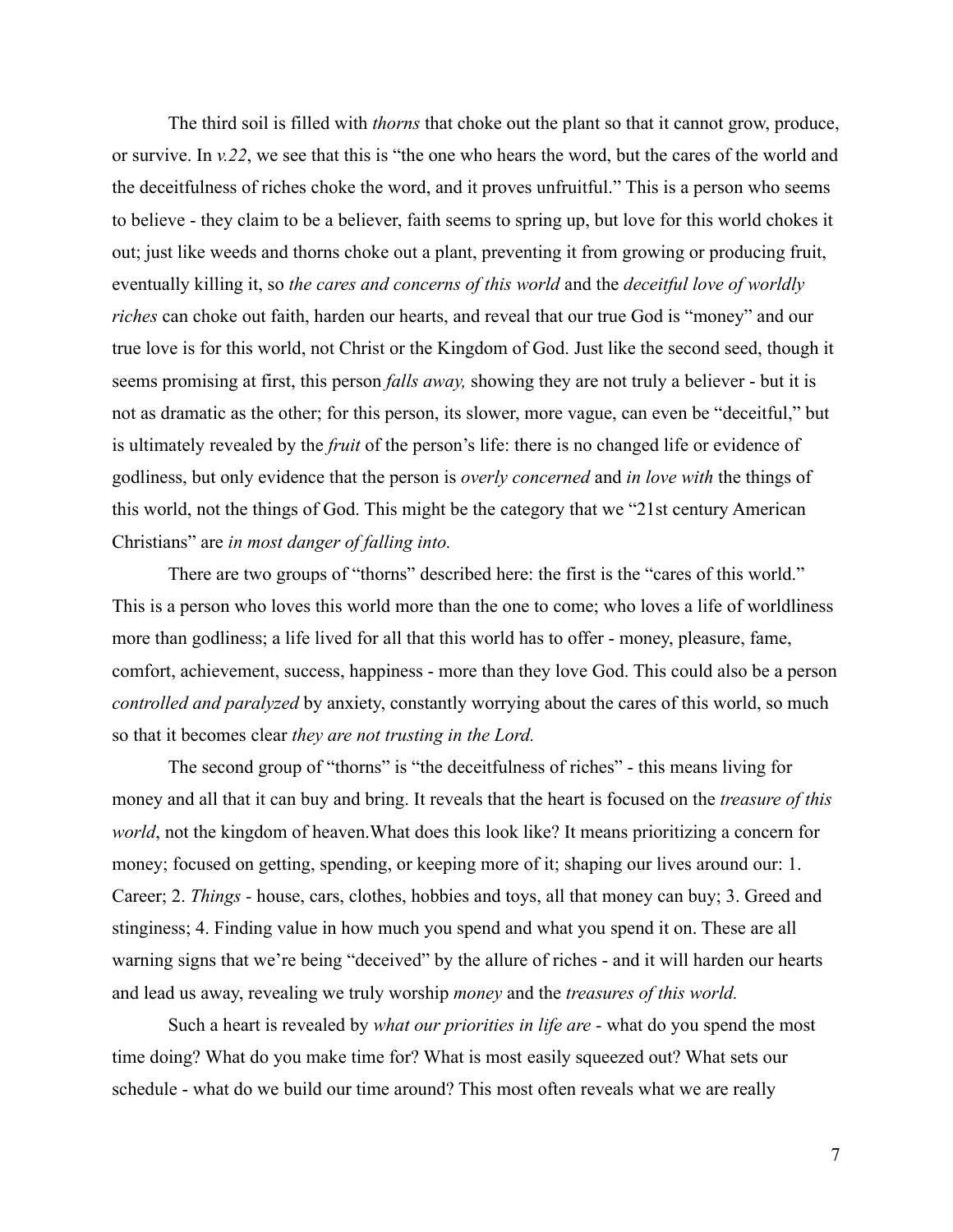building our *lives* around. Do we claim we don't have enough time to read our Bibles, pray, or come to church - yet always safe-guard and protect our time for *entertainment -* always making sure we carve out time to watch a show, do our favorite hobby, or go to our favorite places? Do we have secret sins we're nursing in our life - a love for the world you're just not willing to give up, even though you know God is displeased and dishonored by it? Do we let our hobbies, side-jobs, and careers dictate our time more than being part of the church community? Maybe even making something else a greater priority than church? Do we place a greater need and emphasis on our careers, making money, or pursuing financial security and worldly success more than we place on *godliness, the gospel, and obeying Christ for His glory?*

We must recognize such *thorns* in our lives and *cut them out* with a sense of urgency, lest they choke out our faith, harden our hearts, and we fall away, loving the world more than the Word of Christ - *the gospel*. This is what ongoing repentance and true faith demands of all of us: a hard look at whether or not we truly believe what we claim to believe.

Finally, we see that...

## **IV. True Believers Persevere and Produce the Fruit of Good Works (13:8-9, 23)**

The last soil is the *good soil* - a plant finally grows, survives, and produces fruit! In *v.23,* Jesus says this is "the one who hears the word and understands it." Again, this is not merely an "intellectual" understanding; it is the difference of *true belief,* understanding it on a spiritual level in our hearts. This is the believer - a *real Christian.* Though three of the four categories claimed to believe, *only this one truly believes.*

So what is different? How do we know that this person is truly a believer? Unlike the first soil, this person *responds with faith,* not only with the lips but also with the heart; unlike the second, the believer *perseveres* in the faith - not perfectly, but God's grace sustains us, always holding us fast and drawing us back to Himself, no matter what trials come our way. And unlike the third soil, this believer *lives a transformed life* by the grace of God! Instead of worldliness, the true believer produces *good works and godliness* as they love God more and the world less; true believers *repent,* strive to turn away from sin and worldliness, and strive to obey God and live for His glory. No, we are not perfect - but we must *live transformed lives!* Because, again from beginning to end, this is *the work of God's grace,* which changes our hearts. And the change God brings is sufficient for both our *faith* and *the lives we live.*